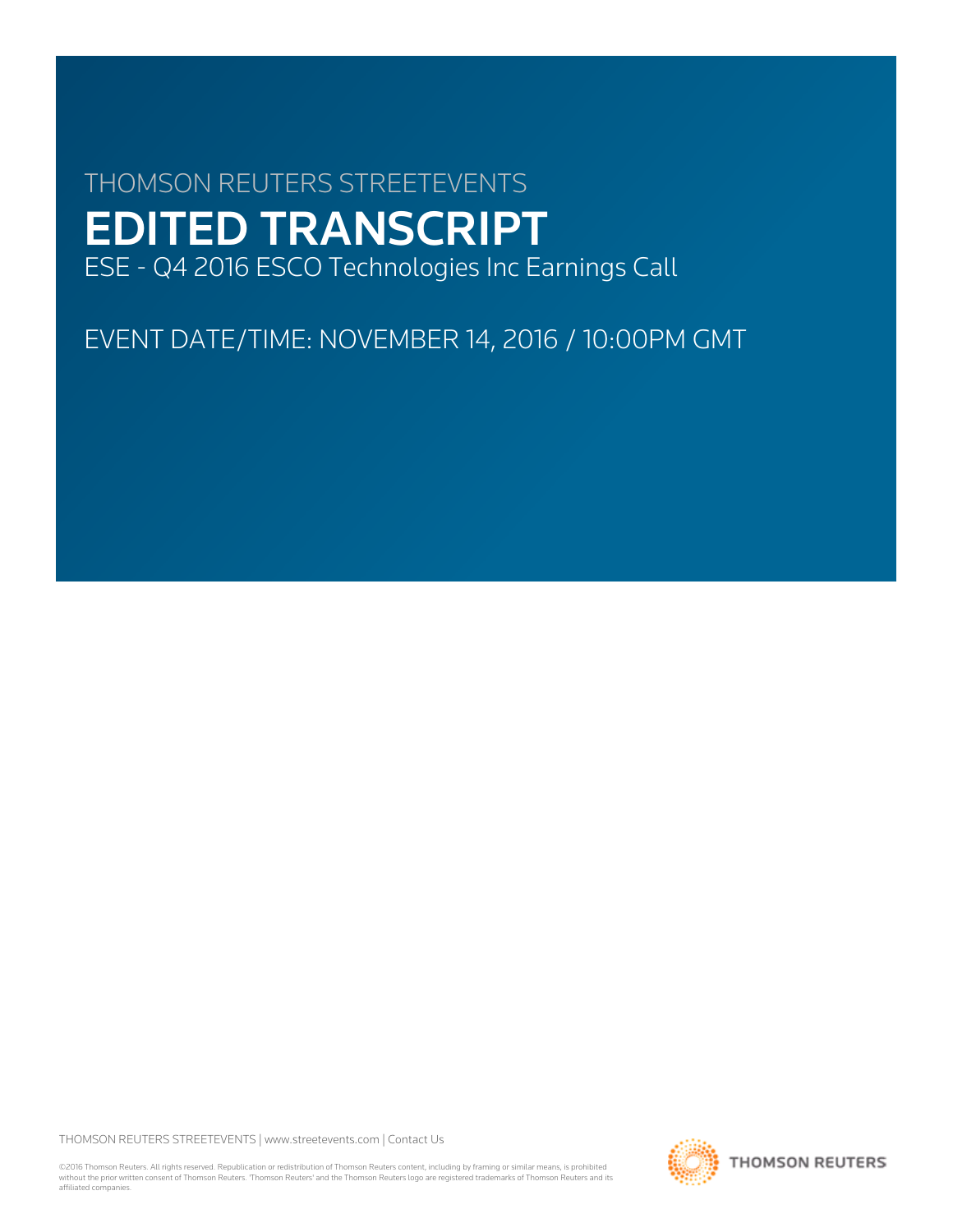## **CORPORATE PARTICIPANTS**

**[Kate Lowrey](#page-1-0)** ESCO Technologies, Inc. - Director of IR **[Vic Richey](#page-1-1)** ESCO Technologies, Inc. - Chairman and CEO **[Gary Muenster](#page-2-0)** ESCO Technologies, Inc. - EVP and CFO

## **CONFERENCE CALL PARTICIPANTS**

**[Jon Tanwanteng](#page-5-0)** CJS Securities - Analyst **[Ben Hearnsberger](#page-7-0)** Stephens, Inc. - Analyst

## **PRESENTATION**

## **Operator**

<span id="page-1-0"></span>Good day, and welcome to the ESCO fourth quarter 2016 conference call. Today's call is being recorded. With us today are Vic Richey, Chairman and CEO; Gary Muenster, Vice President and CFO; and now, to present the forward-looking statements, I would like to turn the call over to Kate Lowrey, Director of Investor Relations. Please go ahead.

## **Kate Lowrey** - ESCO Technologies, Inc. - Director of IR

Thank you. Statements made during this call regarding 2017 and beyond EPS, EBITDA, EBIT, EBIT margin, tax rate, one-time charges, growth profitability and revenue, operating margins, cash flow, orders, success of new products, sales, acquisitions, implementation of the Company's capital allocation strategy, results of recent acquisitions, corporate costs, and other statements which are not strictly historical, are forward-looking statements within the meaning of the Safe Harbor provisions of the federal securities law.

These statements are based on current expectations and assumptions, and actual results may differ materially from those projected in the forward-looking statements, due to risks and uncertainties exist in the Company's operations and business environment, including but not limited to, the risk factors referenced in the Company's press release issued today, which will be included as an exhibit to the Company's Form 8-K to be filed. We undertake no duty to update or revise any forward-looking statements, whether as a result of new information, future events, or otherwise.

<span id="page-1-1"></span>In addition, during this call the Company may discuss some non-GAAP financial measures in describing the Company's operating results. A reconciliation of these measures to their most comparable GAAP measures can be found in the press release issued today, and found on the committee's website at www.ESCOtechnologies.com under the link Investor Relations. Now I'll turn the call over to Vic.

## **Vic Richey** - ESCO Technologies, Inc. - Chairman and CEO

Thanks Kate, and good afternoon. I'm very happy with our results in FY16, not only with the financial results, but also with what we accomplished to better position the Company for 2017 and beyond. We did accomplish our financial goals, with the EPS coming in at \$2.03 a share, with strong cash generation. We successfully completed some very difficult restructuring actions, while adding three new good fit acquisitions to our portfolio.

Bottom line, we accomplished what we committed to going into the year. I'm going to turn it over to Gary for a few financial highlights before providing you with my detailed perspective on 2016, and our outlook for 2017.

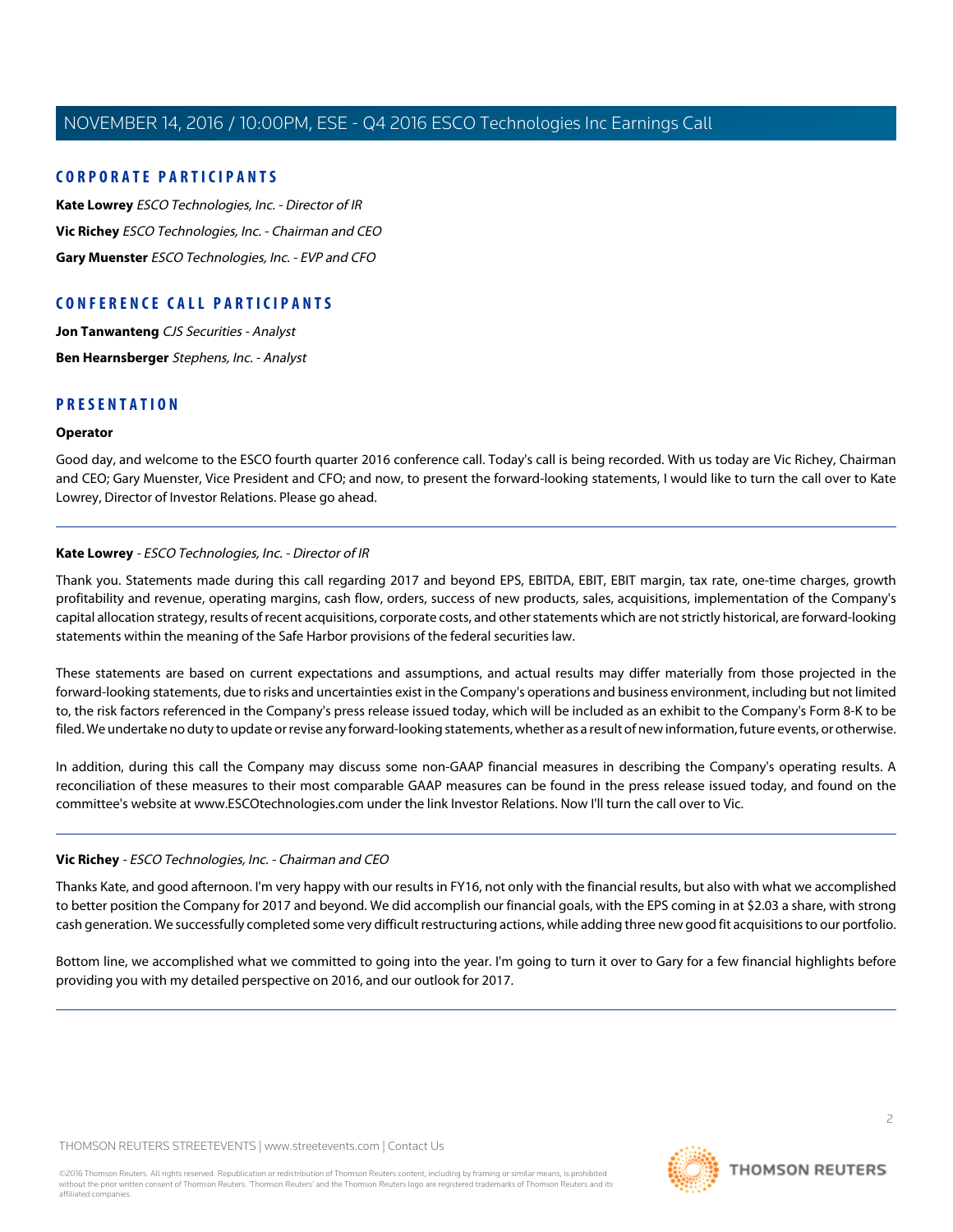## <span id="page-2-0"></span>**Gary Muenster** - ESCO Technologies, Inc. - EVP and CFO

Thanks, Vic. At the start of the year, we identified certain restructuring actions, which we'd be implementing throughout FY16. We described and quantified these actions in detail, as well as identifying the annual cost savings anticipated once they were completed. These costs were excluded from our original guidance provided last November, and we described how we would present our 2016 quarterly and annual operating results on both an EPS as adjusted basis, as well as a GAAP basis.

As noted in today's release, we wrapped up these actions in Q4, and our team did a fantastic job completing this complex multi-national project on schedule and under budget. The Q4 pre-tax cost was \$800,000 or \$0.02 a share, bringing the total year pre-tax restructuring cost to \$7.8 million, or \$0.26 a share.

Given the restructuring distractions at Test and Doble, and the fact we faced day-to-day economic challenges across our industrial landscape, we're still able to deliver \$2.03 of EPS as adjusted, which topped our earlier guidance of \$1.95 to \$2.02.

Highlight in Q4, we delivered \$0.67 of EPS as adjusted, which beat the top end of our August guidance range, which we noted at \$0.59 to \$0.66 a share. This means we exceeded our internal earnings expectations in every quarter of FY16.

Turning to a few specific highlights noted in the release, I'm pleased to report that for the year, we increased sales \$34 million or 6%, led by another strong year of highly profitable aerospace sales, which increased 9%. Our sales growth was also supported by our technical packaging group, where sales increased \$35 million, driven by the addition of plastique, which added \$22 million, and the strength of our legacy tech business, which contributed an additional \$13 million in sales over the prior year.

Comparing 2016 to 2015, our gross margins increased, our SG&A was held relatively flat despite adding our acquisition partners, our adjusted EBITDA increased to over \$100 million, our cash flow from operating activities came in at nearly \$75 million for the year, with \$41 million of that coming in during the fourth quarter, which is well ahead of plan.

Orders in 2016 remain strong at \$576 million. Backlog entering 2017 is solid at \$332 million. Net debt of \$56 million, with a low leverage ratio on September 30, remains comfortable considering our recent M&A activities and share repurchases. Our significant credit capacity and current liquidity position us well for the future.

Looking at our capital allocation policy over the past three years, I am pleased to report that we've returned approximately \$60 million to shareholders, through cash dividends of \$25 million and \$35 million in share repurchases. As noted earlier, we reported Q4 EPS as adjusted of \$0.67 a share.

Comparing this to our August guidance, we increased Q4 earnings, primarily due to the exceptional performance of our filtration group, which delivered an EBIT margin above 25% for the first time in our history. I'm pleased to report that all operating units within filtration contributed meaningfully to these results.

The next-best performance in Q4 was at Doble, where they also meaningfully exceeded our August expectations, resulting from higher-than-expected software, services, and new product deliveries. Q4 Test came in below August expectations, due to the push-out of some chamber orders which impacted the related deliveries in Q4. I'm pleased to note that despite the lower than expected Q4 sales, Test still delivered nearly 13% of adjusted EBIT, which validated our expectations of the impact of its lower cost structure.

Corporate costs were higher in Q4, due to additional spending on professional fees, primarily related to our M&A activities, coupled with additional amortization expense for purchase accounting intangibles from these acquisitions. As we enter 2017, I'm confident that our current backlog and our expected order profile supports our outlook described below.

Turning to our 2017 guidance, in September we acquired Westland and on November 7 we acquired Mayday and Hi-Tech, which we will collectively refer to as Mayday going forward. Westland's results are included for the entire year, and Mayday's results will be included for 11 months.

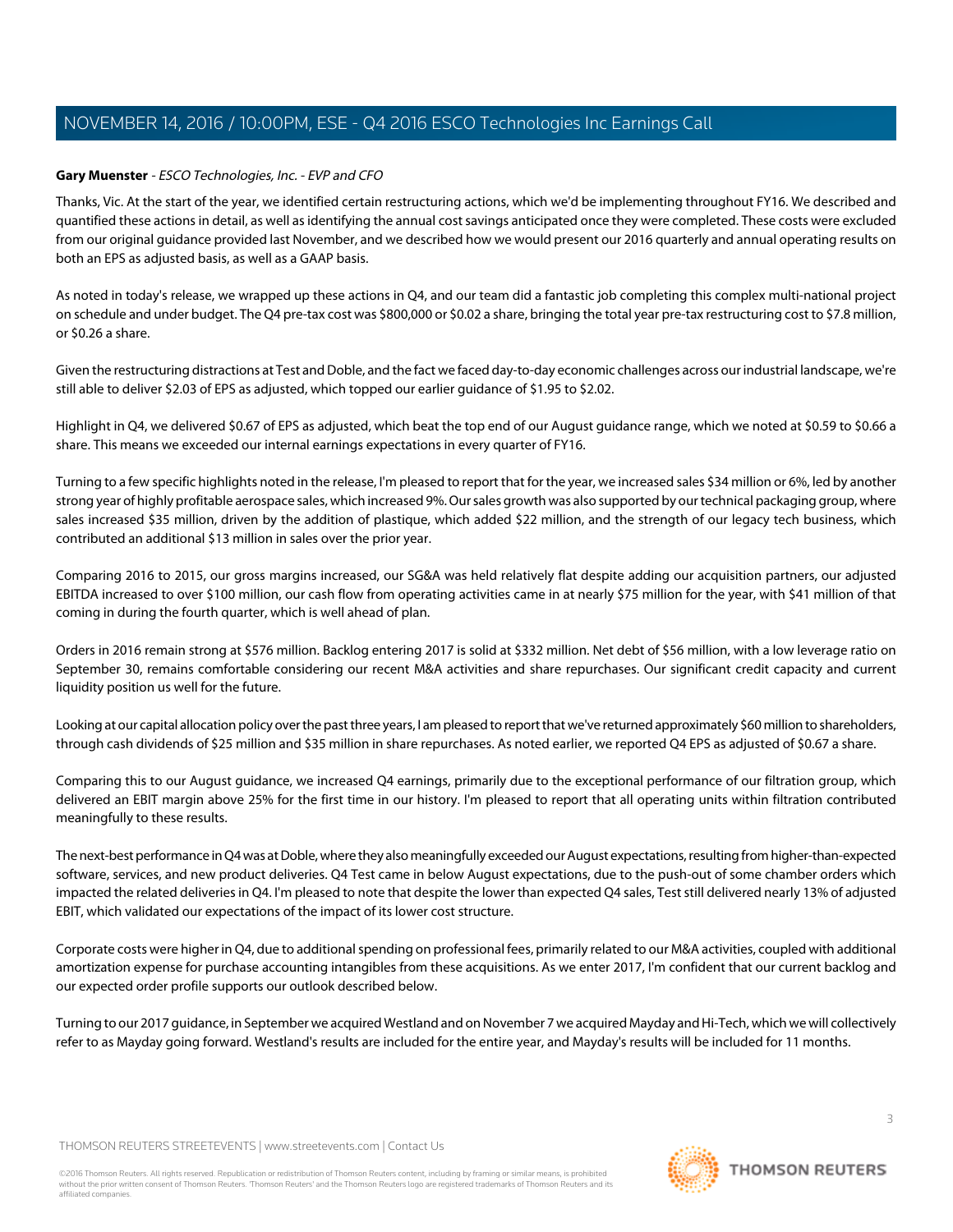We noted in the release that their reported operating results would be negatively impacted by an amount of GAAP-related non-cash purchase accounting items. We called out these items to help investors better understand the underlying operating results of Westland and Mayday, and to quantify the significant impact these charges have on our expected 2017 GAAP operating results.

Given the amount of M&A activity over the past 13 months, we decided to supplement our EPS guidance with our expectation of 2017's EBITDA supporting our EPS guidance. We feel that EBITDA more accurately presents the comparative operating results, given the impact of these purchase accounting items.

Management expects 2017 EPS to be in the range of \$2.16 to \$2.26 per share. This includes the negative impact of \$0.08 of one-time charges for the acquired finished goods inventory step-up, and \$0.22 of additional depreciation and amortization resulting from these acquisitions. Additionally, Management expects 2017's EBITDA to increase between 21% and 23%, and to be in the range of \$122 million to \$124 million, compared to 2016's adjusted EBITDA of approximately \$101 million.

On a quarterly basis, 2017's EPS profile is expected to be back-half weighted similar to 2016. When comparing our guidance to last year, we're expecting meaningful increases in sales in filtration, and within technical packaging, from a combination of organic growth and the impact of the recent acquisitions.

Filtration continues to benefit from the strong commercial aerospace market, coupled with higher space sales at VACCO. Technical packaging growth is partially muted by a temporary slow-down in KAZ deliveries.

Test sales are expected to increase in the high single digits, with a projected EBIT margin near 13%, again reflecting its lower cost structure. Doble is expected to grow in the mid to high single digits, with EBIT margins of 26%. This comes despite our continuing and significant investment in new products and solutions, as well as an increased focus on international sales and marketing when compared to 2016.

Lastly, our corporate expenses will be higher in 2017 due to the additional non-cash amortization of identifiable purchase accounting assets. In closing, when you're calculating EPS, we are projecting a tax rate of approximately 35% in FY17, compared to 32.9% in FY16. Our share count is expected to remain approximately the same, at 26 million shares outstanding. I'll be happy to address any specific financial questions when we get to the Q&A. I'll turn it back over to Vic.

## **Vic Richey** - ESCO Technologies, Inc. - Chairman and CEO

Thanks, Gary. I am really pleased, as I mentioned, with our 2016 results, from a lot of perspectives, mainly because of the way we accomplished the four major goals we set at the beginning of the year. We set EPS guidance goals that were aggressive and achievable. We set out to demonstrate we had consistent, predictable, and profitable businesses within our diversified portfolio. We identified post-restructuring EBIT goals for Test and Doble, reflecting the impact of the defined cost reductions. We set out on an aggressive yet disciplined acquisition strategy to supplement organic growth, while providing protection to mitigate potential economic softness across our end markets.

I believe FY16 was a success, given the fact we achieved each of our stated goals while delivering above-average shareholder value as reflected in our share price over the past 13 months. It was imperative at the start of the year that we accomplish these goals as a means to delivering the best and most profitable year in ESCO's history. I'm proud to say our collective Management teams came together to deliver operating results which exceeded our internal expectations every step of the way.

I'm pleased with the way our M&A strategy played out this past year, as we completed four acquisitions over the past 13 months. That's a huge accomplishment for ESCO, and I'd like to acknowledge the many contributors to this success. Additionally, I'm happy with the way the Test business restructuring actions were completed, given their complexity, the various geographies involved, and the magnitude of the costs being incurred. Our teams across the Company did a very professional job managing this process so successfully.

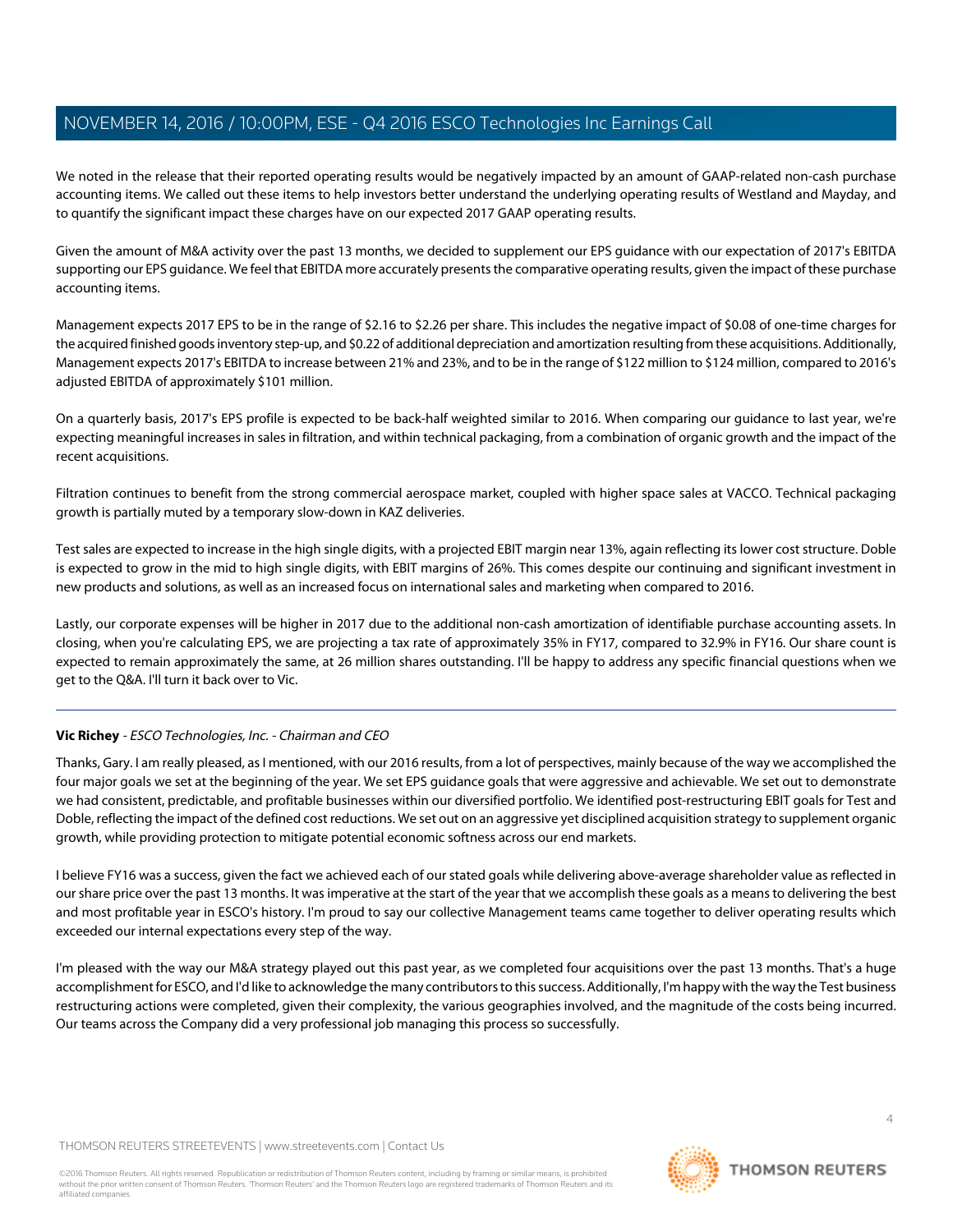Since Gary covered the 2016 financial details in his commentary, I will share my thoughts on 2017. I remain confident that all of our businesses are in a solid financial condition, with known and quantifiable growth opportunities, and that we're well positioned to deliver our projected results in 2017 and in the out years.

As I commented during each of the past earnings calls, we're not immune to economic head winds that many industrial markets are facing today. With that said, I strongly believe the breadth and diversity of our end markets, and the specific niches we operated in, provide us with the protection to mitigate this pressure.

While we are not without our challenges, I like the position we are in across our various businesses, and I anticipate that we can achieve growth rates in 2017 and beyond that exceed those of our defined peer group, as well as a broader industrial market in general.

I'll provide a few specific thoughts and comments on individual businesses as we enter 2017. In filtration, this segment is expected to deliver solid results in sales, growth, EBIT, and EBITDA contributions and cash flows during 2017.

We're well positioned on several fronts, including the continued up-cycle in commercial aerospace led by the A-350; contributions from Westland and Mayday during our first year of ownership; growing product contributions in space on the SLS program; and unparalleled technology on Navy submarines and surface ships, which are critical to our national security; and to which we added further content with Westland. I'm confident that our future growth and margin contribution in filtration will be strong and sustainable.

Our technical packaging group's future remains bright, as we now have meaningful scale and market leadership positions across several growth markets and geographies. We're well positioned in this global market to provide highly engineered products to customers in the medical, pharmaceutical, and consumer markets. We are investing in plastique during 2017 by adding a medical clean room in the UK, and by expanding the manufacturing plant in Poland to capitalize on its lower cost manufacturing; and we're adding additional capacity for fiber packaging.

I am confident the opportunities we're seeing globally set us up nicely in 2017 and beyond. Since we're seeing more easing with our overall utility capital budgets, we are taking a cautious approach to our growth expectations at Doble until we see a clear opening in CapEx spending. However, we do see growth opportunity in our service and software applications, which helped mitigate the legacy hardware slow-down we've experienced over the past 18 months.

We also see solid opportunities for new products such as the M Series, DoblePRIME, and DUCe. As noted in past communications, we're increasing Doble sales and marketing efforts in the international markets to expand our global revenues. We expect the combination of our new offerings and the breadth of our software and solutions to provide growth.

At Test, the restructuring activities are complete. I'm pleased to see the cost savings materialize as anticipated. Our reduced cost structure and ongoing operational improvement initiatives support our earlier 13% margin expectations in Test. I feel good about the growth opportunities we have across all of our businesses as we enter 2017. I can see tangible avenues for additional growth in future years.

While still early in the integration process, I'm very pleased with the Westland and Mayday acquisitions. I was at Mayday last week, and came away quite impressed with the overall Management team, the manufacturing and quality control processes throughout the Company, and their well-defined growth outlook. I like our ability to enhance their growth through synergies and customer relationships where applicable.

Westland has out-performed our acquisition expectations in the two months we have owned them. Their leadership team, and the President in particular, are really strong and I'm happy they chose to stay on after the deal was completed. Both Westland and Mayday are great strategic fits, with EBIT margins near the segment margins in total, and both have good opportunities for growth. We remain disciplined during the purchase process, and paid less than industry averages on recent deals.

Commenting on my longer-term view for the business, we continue to see meaningful sales, EBIT, EBITDA, and EPS growth across the business segments, consistent with our previous communications. Acquisitions will remain a key component for our ability to meet our long-term growth

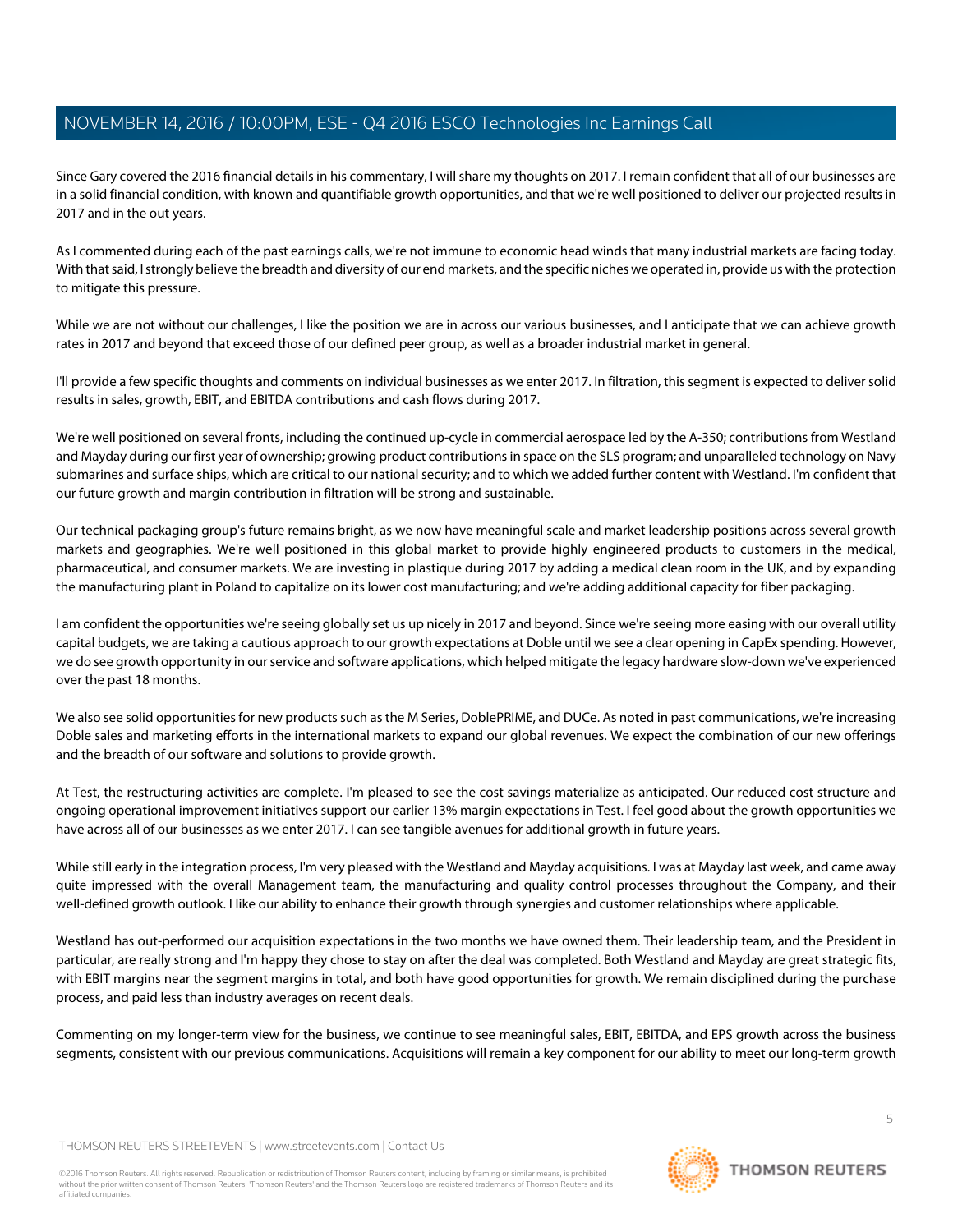targets, and we continue to evaluate additional opportunities. We certainly have the balance sheet capacity to do more M&A, and we have the Management bandwidth to handle this additional growth within our current operating infrastructure. But we will remain disciplined in our approach.

Wrapping up, we had a strong 2016, and our outlook for 2017 remains solid on nearly every operating metric. Despite our success in 2016, we're certainly not declaring victory. Our focus remains constant to continue to improve our operational performance, and to execute on our growth opportunities both organically and through acquisitions. I would now be glad to answer any questions you have.

## **QUESTIONS AND ANSWERS**

**Operator**

Thank you.

(Operator Instructions)

<span id="page-5-0"></span>Jon Tanwanteng, CJS Securities.

## **Jon Tanwanteng** - CJS Securities - Analyst

Hi, guys. Nice quarter, and thank you for taking my questions.

## **Vic Richey** - ESCO Technologies, Inc. - Chairman and CEO

Hi, Jon.

## **Jon Tanwanteng** - CJS Securities - Analyst

How are you doing? Can take some time to talk about the customer or timing challenges that you mentioned with KAZ and the Test segment? Heading into Q1 is there a demand issue, or anything else going on? Second, do you expect to rebound as you had in Q1 and Q2?

## **Vic Richey** - ESCO Technologies, Inc. - Chairman and CEO

I think we will rebound in Q1 and Q2. Really, it was a single customer that we had anticipated getting a large number of orders from. Actually within this past year, they've continued to get delayed. We've been awarded the vast majority of those. We haven't received the purchase orders yet, but we anticipate getting those purchase orders -- I'm sorry, I was talking about the Test, I misunderstood your question. I'll go ahead and my finish my Test answer, and then I'll move over to the KAZ.

## **Jon Tanwanteng** - CJS Securities - Analyst

Sure.

## **Vic Richey** - ESCO Technologies, Inc. - Chairman and CEO

With the Test business, we do anticipate getting those purchase orders in the next two months, and all that product would be delivered within the year.

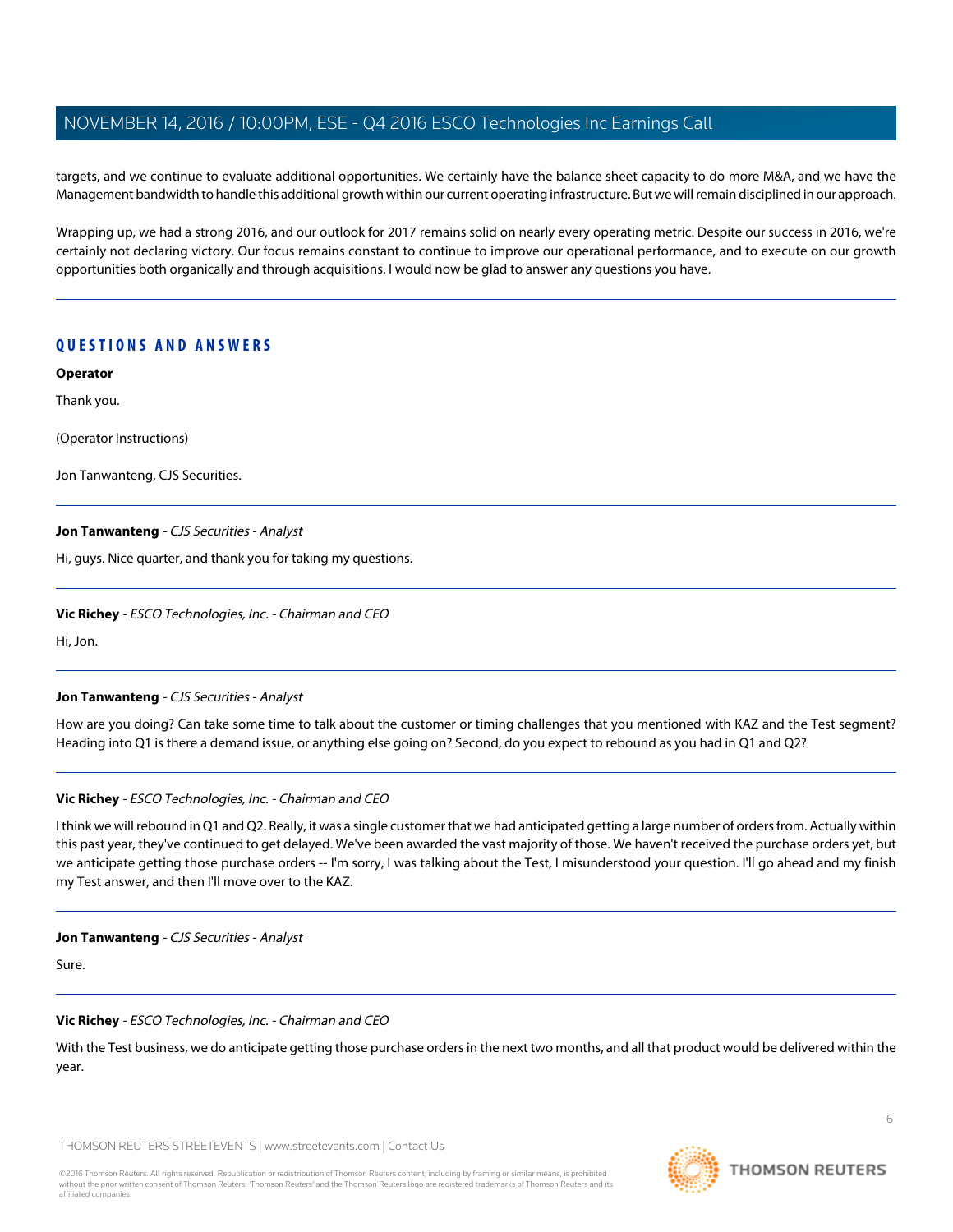As far as KAZ, we had a really strong year there this year. The flu season was not that bad, so they've got a good bit of inventory that they're sitting on, and we're going to be burning off -- they're going to be burning off a good bit of that in the first quarter. I think once we get through the first quarter, we will be back on track.

To put it in perspective, we're talking about \$4 million or so of sales this year that we won't have in 2017. We think once we get into the second half of the year, and going into the following year, we will be back at full rate. It's just really an inventory management issue.

## **Jon Tanwanteng** - CJS Securities - Analyst

Got you, that's helpful. Can you touch on the Saudi contract that you announced last night? Does that increase the quarterly contribution to you guys from National Grid, or is that just a continuation of the old one? Maybe to follow on, when do you think that could actually lead to a full hardware sale?

## **Vic Richey** - ESCO Technologies, Inc. - Chairman and CEO

We have already gotten some hardware sales as a result of that contract, but this is really very consistent with what we've had the past two years. We wouldn't anticipate any ramp-up as a result of that specific contract.

I would say that as we get into the second half of the year, one or two things are going to have to happen. They have talked about wanting to be able to do more of this work themselves, that being the customer. For them to be able to do that, it would require the acquisition of hardware to be able to accomplish that. The other alternative would be to have a mixture of continuing for us to provide that service going into the following year, and making some acquisition of equipment.

We don't know exactly how that's going to play out yet; but I don't think it's going to be coming up to the end of the year and we're done there. I think we've become a very integral part of what they are trying to accomplish, and I don't think we're anywhere close to being done. I think that will continue into the future.

## **Jon Tanwanteng** - CJS Securities - Analyst

Okay, great. Then can you touch on just the overall exposure to military and defense spending as a percentage of your total? How can a new administration impact you either positively or negatively from a defense spending standpoint, and maybe secondly as a Company overall?

## **Vic Richey** - ESCO Technologies, Inc. - Chairman and CEO

I would say we have some exposure there. I would say it's certainly less than 5%, 10%, if you think about the submarine, probably less than 10% of what we have. If you look at our specific opportunities, I would say they're very solid, because the biggest content we have is on the submarines -- and don't see any change in that, really either a positive or a negative.

They potentially in the out years could ramp up from one submarine a year to two. That would have a big impact, but don't anticipate that near term. If you look at the aircraft program that we're on, we're in the F-35; that looks solid. We're on a tanker; that looks solid. The F-15, we continue to get orders on that. I don't think there's any huge up side or down side on the military side of the business.

## **Gary Muenster** - ESCO Technologies, Inc. - EVP and CFO

Jon, just to put a number on that, it's about 15% to 18% of our projected 2017 revenue that's across Westland and VACCO on the submarine business, and then Crissair, PTI, and Mayday on the fighter jet side.

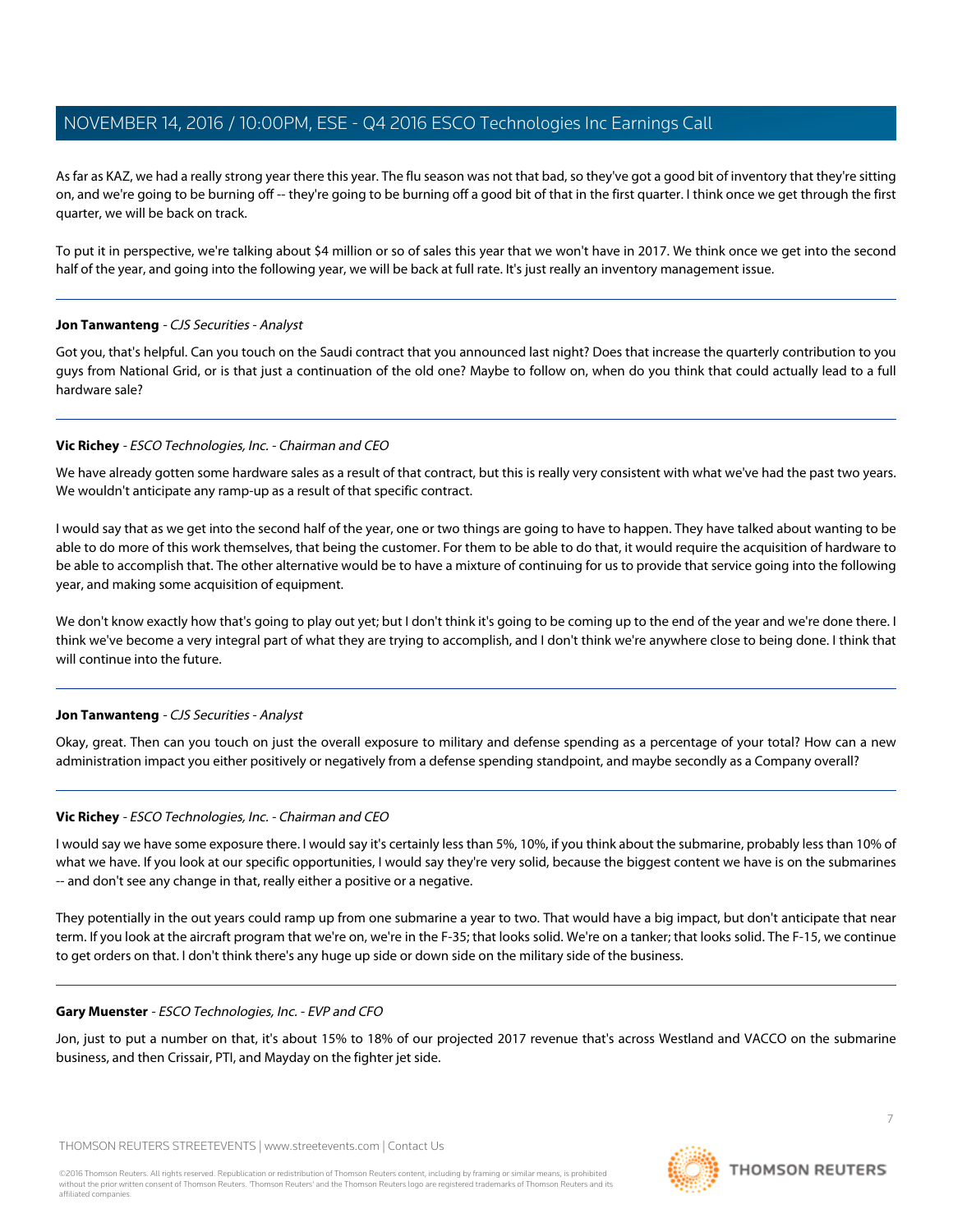## **Vic Richey** - ESCO Technologies, Inc. - Chairman and CEO

Yes, I forgot about the acquisitions.

## **Jon Tanwanteng** - CJS Securities - Analyst

Got you, thanks. Maybe just for the Company overall, maybe even on the infrastructure side on the grid spending?

## **Vic Richey** - ESCO Technologies, Inc. - Chairman and CEO

I'm sorry, I didn't understand the question.

## **Jon Tanwanteng** - CJS Securities - Analyst

The improved infrastructure spending as a potential of a new government, and how that may impact Doble?

## **Vic Richey** - ESCO Technologies, Inc. - Chairman and CEO

Yes, really depends on what type of infrastructure is done. If they have a concerted effort to upgrade and to automate the grid, I think that's our best opportunity. If you look at products like the DUCe and like DoblePRIME. Certainly those enhance reliability. If we're talking about straight building infrastructure, I'm not sure that will really have an impact to our business.

## **Jon Tanwanteng** - CJS Securities - Analyst

Okay, great. Thanks.

## <span id="page-7-0"></span>**Operator**

Ben Hearnsberger, Stephens.

## **Ben Hearnsberger** - Stephens, Inc. - Analyst

Hi, thanks for taking my question. I wanted to look at the filtration segment. If my math is right -- and Gary, check me on this -- you're looking for 35% growth. But if I back out Westland and Mayday, I'm looking at mid-single-digit organic growth. Is that right?

## **Gary Muenster** - ESCO Technologies, Inc. - EVP and CFO

That is correct. Yes, I think the aerospace business is going to be up and the space business is going to be up, but there's some industrial things within PTI that are probably closer to the softer side. Your math is pretty close.

## **Ben Hearnsberger** - Stephens, Inc. - Analyst

Okay. Legacy filtration, digging into the aero pipeline, is it -- it sounds like it's ramping as expected. Is it above plan, below original plan? Can you speak to what you're seeing in your aero business?

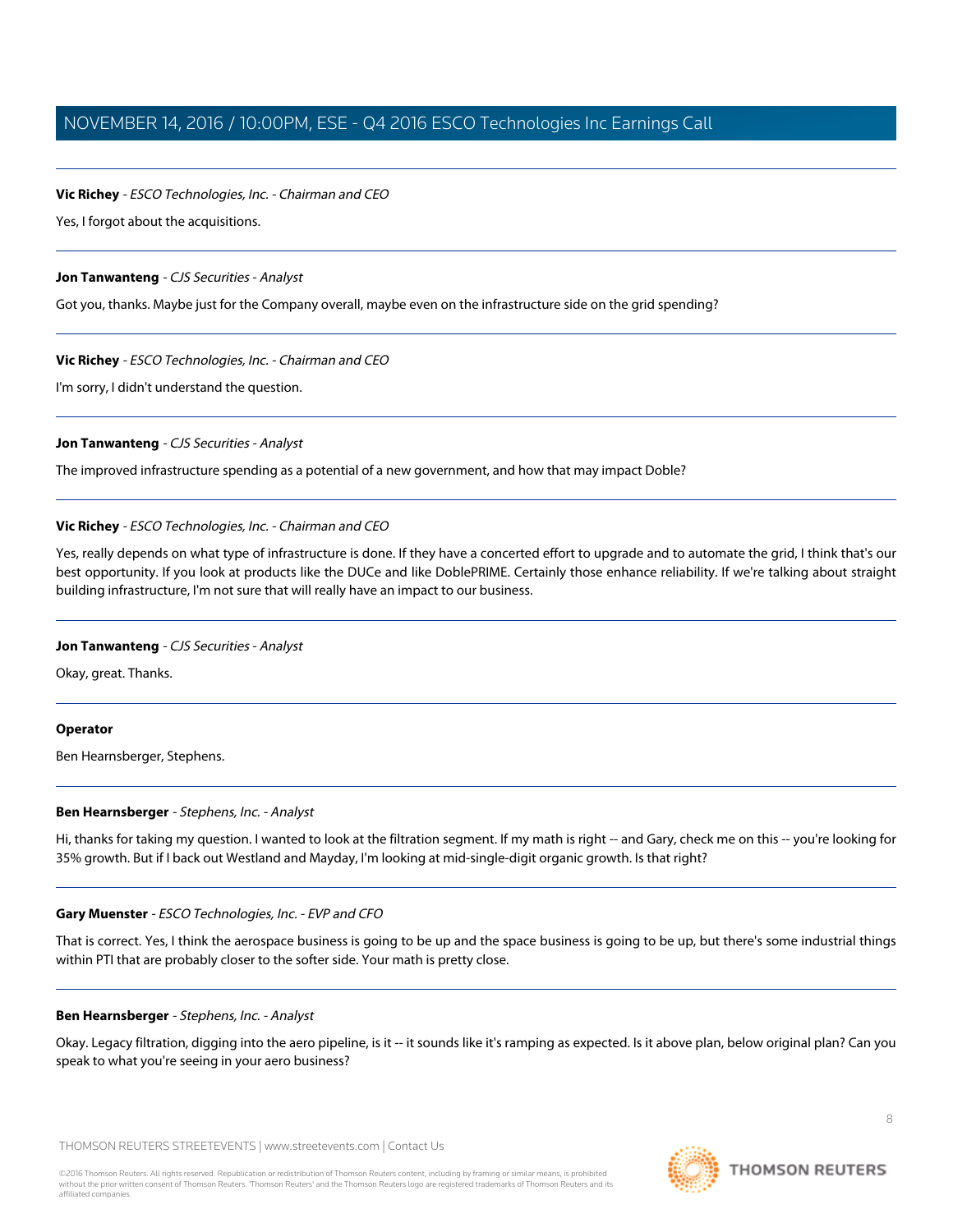## **Gary Muenster** - ESCO Technologies, Inc. - EVP and CFO

Yes, it's pretty much on plan. It may be just slightly above plan, but not significantly. We have had a little better growth at Crissair what we had anticipated, so that does provide a little bit of upside for us.

## **Ben Hearnsberger** - Stephens, Inc. - Analyst

Okay. Then switching to Doble, the guide for mid to high single-digit growth, and we're coming off a year where we grew 3% to 3.5%. I tend to think of this business as GDP-plus, and this is a little bit more optimistic guidance. Can you talk about is these new products contributing more than I can expected? Can you can walk us through where you're seeing success?

## **Vic Richey** - ESCO Technologies, Inc. - Chairman and CEO

The biggest thing, Ben, is software. We made an acquisition two years ago, three years ago, of ENNOSERV in Tulsa. We got a tremendous amount of traction with that software business. I would say that, in addition to additional service business, is where we're really seeing the growth. I do think that while we've had some softness on the legacy business side, we're starting to get some traction with the new products. It's a little bit of a mix, but if you look at year to year, the biggest improvement is what we're seeing on the software side.

## **Ben Hearnsberger** - Stephens, Inc. - Analyst

Okay. Then I had one higher-level question. If you think about we're two years through a three-year plan you laid out a few years ago, the guidance suggests that you're on track to achieve that plan. Given that you've had success, and given where you stand today, if you look out three years from now -- and I'm not trying to force quidance here, but how do you think about the longer-term earnings potential of this business?

## **Vic Richey** - ESCO Technologies, Inc. - Chairman and CEO

I think we've got plenty of growth opportunity, as I mentioned in the closing part of my statement. We can add a lot to the business without adding a lot of infrastructure. We don't have to go do a lot to add to that. I think we should be able to continue to see the type of growth that we've seen over the past couple years.

If you look at it very broadly, I would say the organic growth is maybe a little softer than what we anticipated two years ago. I don't think that's a surprise to anybody. We've been a little more successful earlier in the process on the acquisition front, which I think is good. I think it shouldn't be lost on anybody that the acquisitions that we've made have been pretty profitable businesses that we've been able to get for a reasonable price.

As a result of that, I think that does help our growth potential. If you look back at some of the other acquisitions that we've made historically, I think we have a proven track record of being able to get people's margins up.

If you even look at Crissair, which is really a combination of two businesses, I would say we've more than doubled their profitability since we've owned them. I'm not saying we're going to double the profitability of businesses we bought, because they are much different businesses. But certainly, I think being inside of a Company like our, and having some of the expertise we have, we should certainly be able to drive the profitability of those businesses. Then the question's going to be what else are we going to be able to acquire going forward?

## **Ben Hearnsberger** - Stephens, Inc. - Analyst

Okay. Gary, how much capacity do you have for M&A at this point?